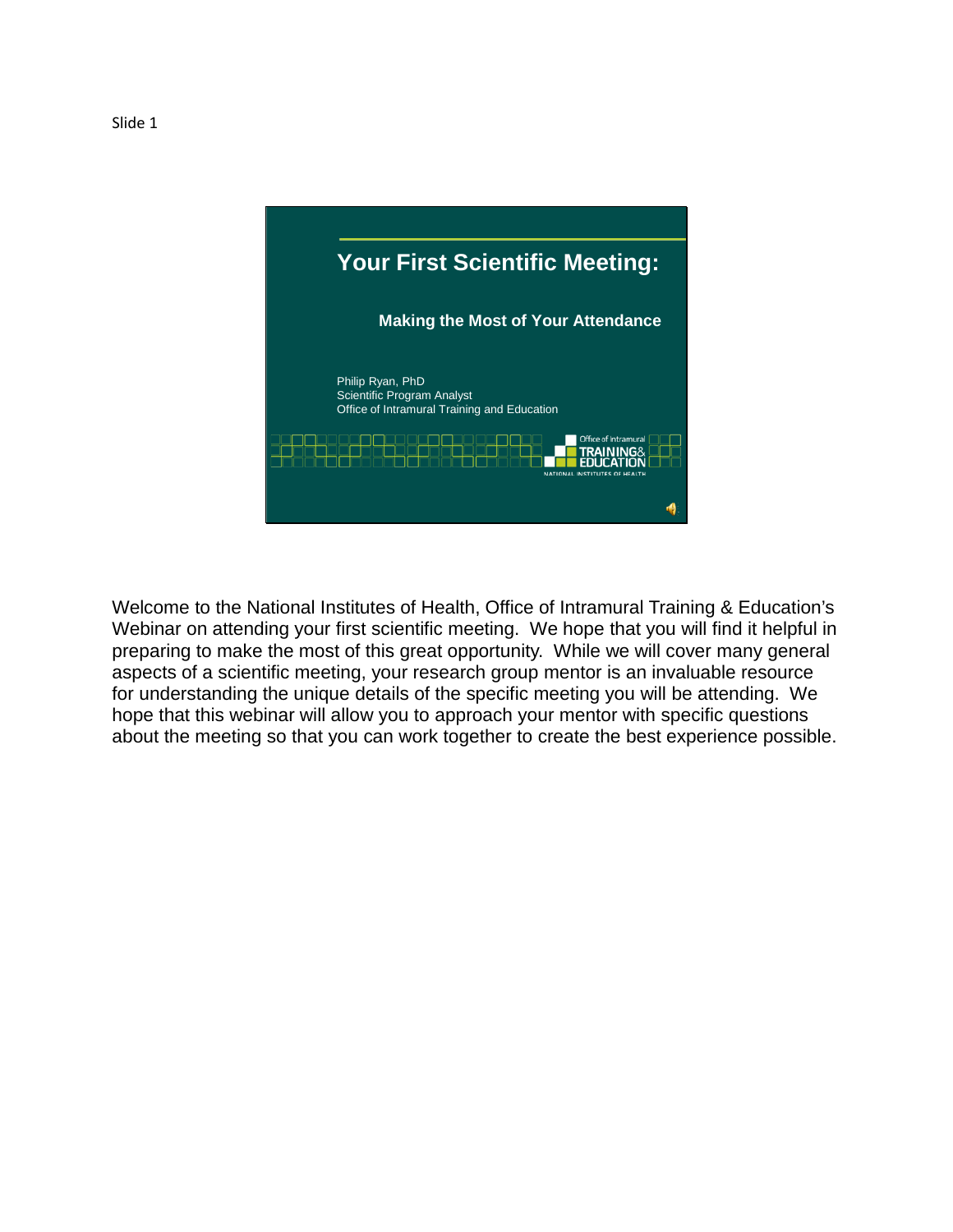

Congratulations on going to your first scientific meeting! It is a great opportunity to learn, network and have fun. Since scientific meetings vary in size, atmosphere and procedure, we will be discussing the general guidelines that apply to most meetings. However, your research mentor is your best source of information on the inner workings of the particular meeting you will be attending.

In this Webinar we will cover the basic principles for getting the most out of a meeting. As with most things in life, this starts with preparation. You will want to know the culture of the particular meeting you are attending and gather as much information as possible on the topics that will be presented, who will be attending and whom you might meet.

It is important that you understand what your role will be at this meeting. Regardless if you are giving a talk, presenting a poster or attending without presentation responsibilities, you are there to participate.

Also, we will discuss the basic rules of etiquette at a scientific meeting and how following a few simple guidelines will help you make the best impression possible. Finally, we will discuss what to do with all that you learned when you return to your research group.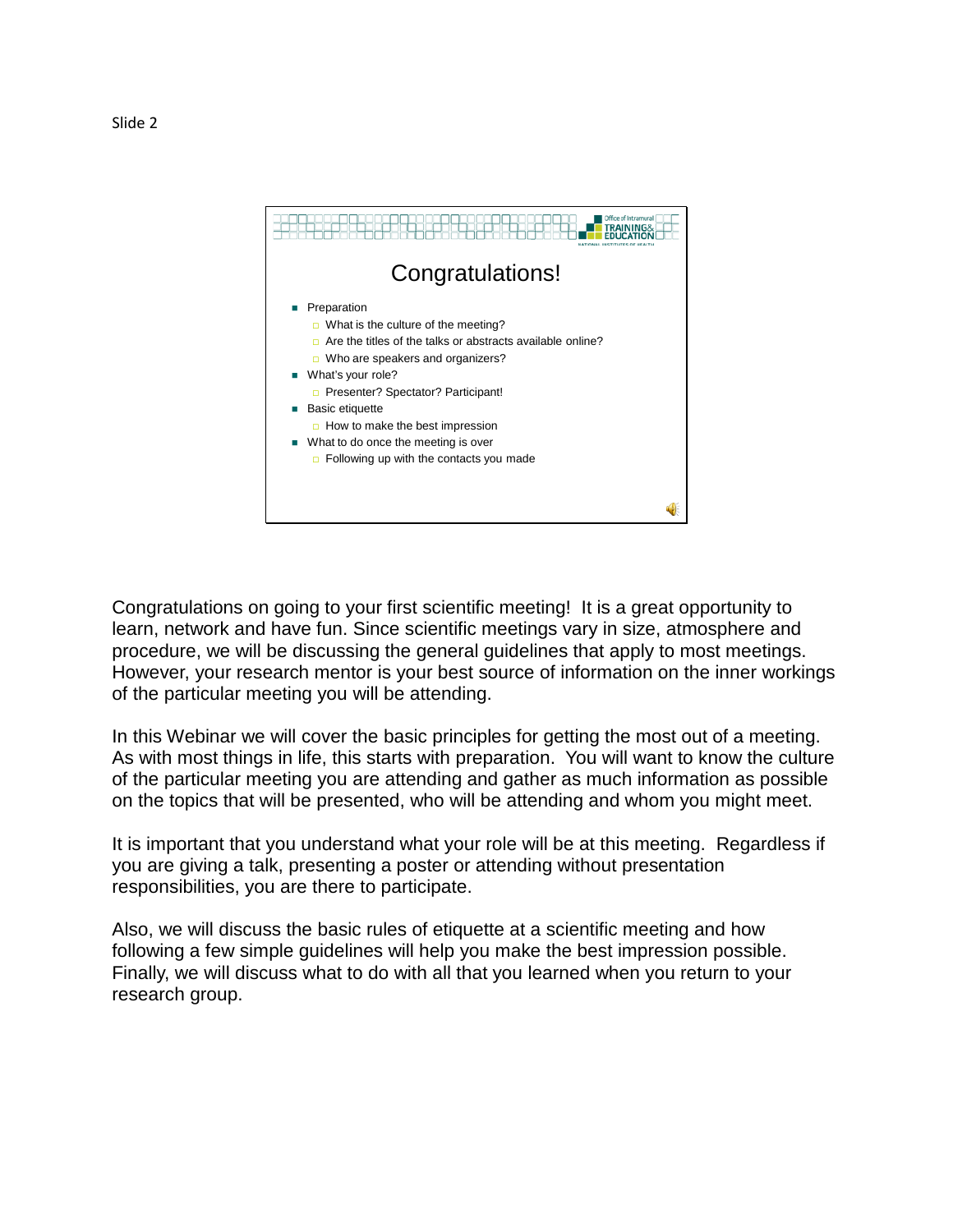

There are plenty of old adages about the benefits of preparation and most of them are true. To get the most out of a scientific meeting, you need to have realistic expectations. You need to minimize the time you spend acclimating to the surroundings and getting your bearings. In short, you need to know what you are getting into. The size of the meeting is going to dictate how you prepare and how you act. Are you going to a large society meeting with thousands of attendees? Or, will you be going to a smaller topical meeting with a few hundred people? For example, the American Association of Cancer Research annual meeting has an average attendance of nearly 16,000 registrants. In contrast a Gordon Conference can have less than 150 attendees. The size of the meeting may dictate how easily you will be able to approach a speaker after his or her talk or how likely you are to engage in a meaningful conversation over a poster.

You will also benefit from understanding the culture of the meeting. Some meetings are more formal in both attire and attitude. At some meetings small talk is expected and accepted. Other meetings are all business. Talk to your lab mentor about the atmosphere at the specific meeting you will be attending.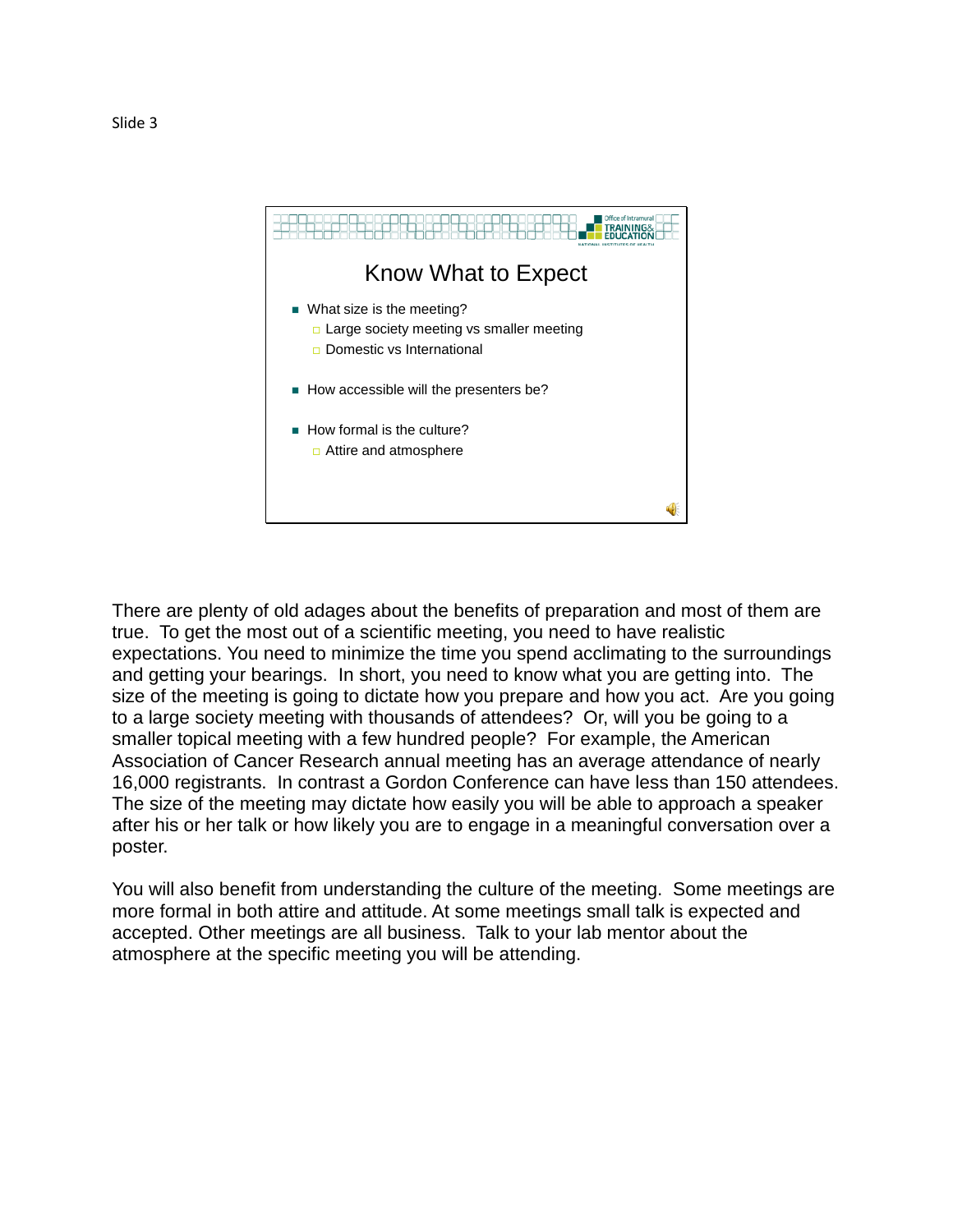

Knowing what to expect in terms of your schedule will help you feel confident as you start the meeting. Smaller meetings will be more structured with one talk occurring at a time and designated times to view posters. Larger meetings are more likely to have multiple sessions running at the same time and you will need to decide which talks to go to and when to view posters. With the large meetings, the abstracts for talks and posters are generally posted online ahead of the meeting, allowing you to plan your days. Many smaller meetings do this as well. If they are available, reading the abstracts for all the talks you will attend allows you to have a basic understanding before the talk begins. This allows you to focus on the data being presented instead of trying to understand the background information for the talk. It also allows you to prepare some questions ahead of time in case you get the opportunity to speak with the presenters. Knowing who the keynote speakers and the organizers are allows you to familiarize yourself with their work. A keynote speaker has most likely done important work in his or her field. You should know what it is that the keynote speakers are known for and familiarize yourself with their seminal work.

Scientific meetings are great places to learn of the latest research being done in your field, but do not over look the importance of networking. You should think about who you know who is attending. Is your boss? A senior post-doc in the lab? Ask them to introduce you to the people that they know. Also, find other young scientists at the meeting and start building relationships with them. These will be your peers and colleagues for the rest of your career. It is never too early to start building your network. If you are an undergraduate or post-bac, you can use meetings to look for potential graduate school mentors. If you are a graduate student, you should be exploring opportunities for post-docs and introducing yourself to potential future employers.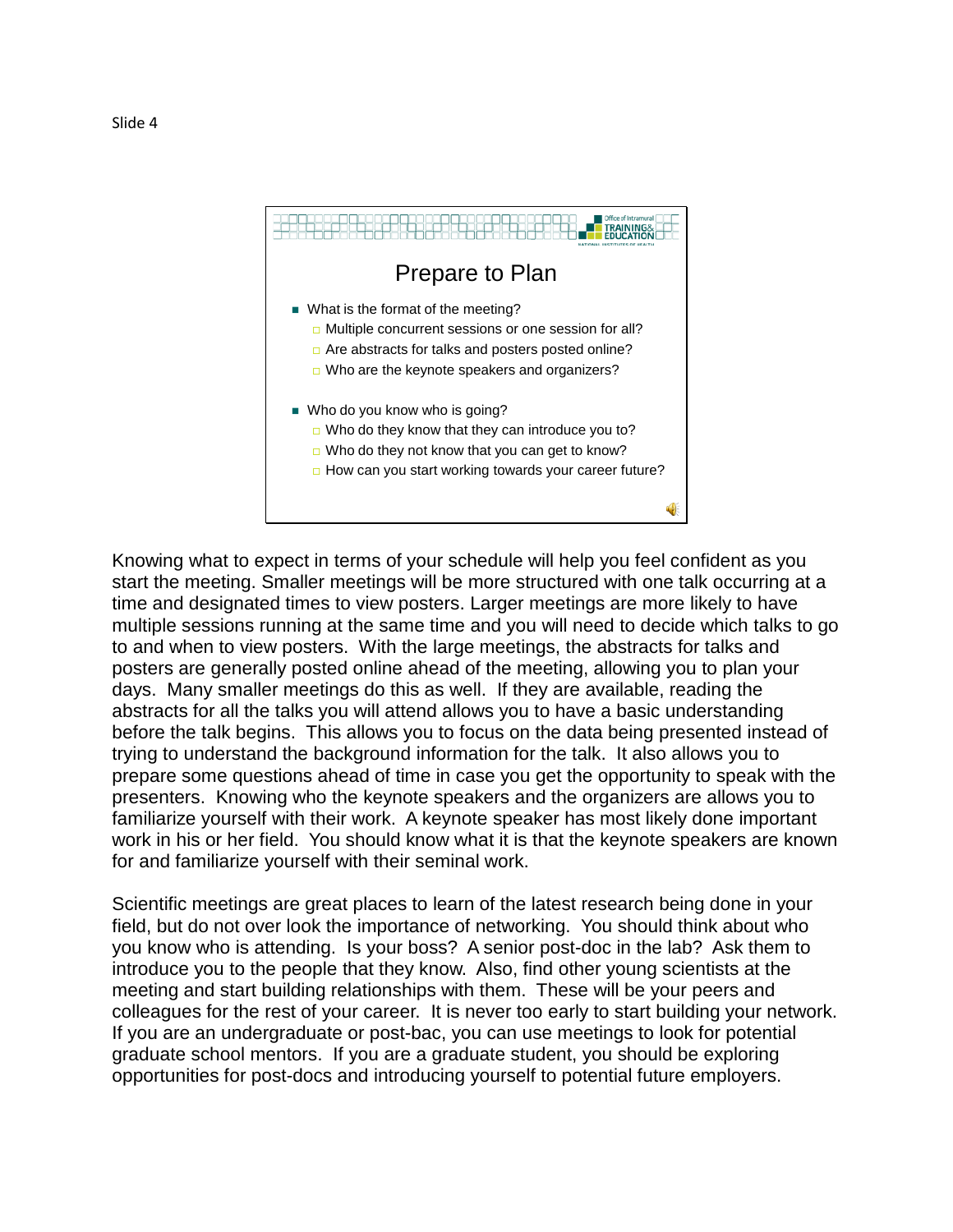

As a young scientist it is easy to question your relevance at a scientific meeting. After all, who are you? Amongst these established researchers with amazing credentials, where do you really fit in? The answer is you are an essential part of the meeting. While it is appropriate to be humble and respectful of the more established scientists, this should not make you timid in asking questions or introducing yourself. Regardless of what your role at the meeting is, participate. Ask questions if you have them. If you are presenting and you are asked a question that you know the answer to answer confidently.

If you are presenting a poster, have it proofread by others to make sure there are not any big errors. Also, practice presenting it to your research group and mentor. When you are at the meeting and presenting the poster, be proud of the work you have done. Do not stare at the ground or talk to your shoes. If someone asks you a question that you do not have the answer to, don't make it up! Just say that you don't know, but it is a good question that you will look into. There is no shame in not having all the answers. No one expects you to.

If you are giving a talk at the meeting, practice the talk multiple times for your research group, friends, spouse or anyone else who will listen. That way, when it is time to present your talk at the meeting, you will be confident in your knowledge of your slides.

If you are not presenting at the meeting, remember to participate. There is a reason that labs hire young scientists. Your ideas are fresh, your enthusiasm should be high and your curiosity should be piqued by all that is going on around you. Let those qualities show at the meeting. It is why you are there!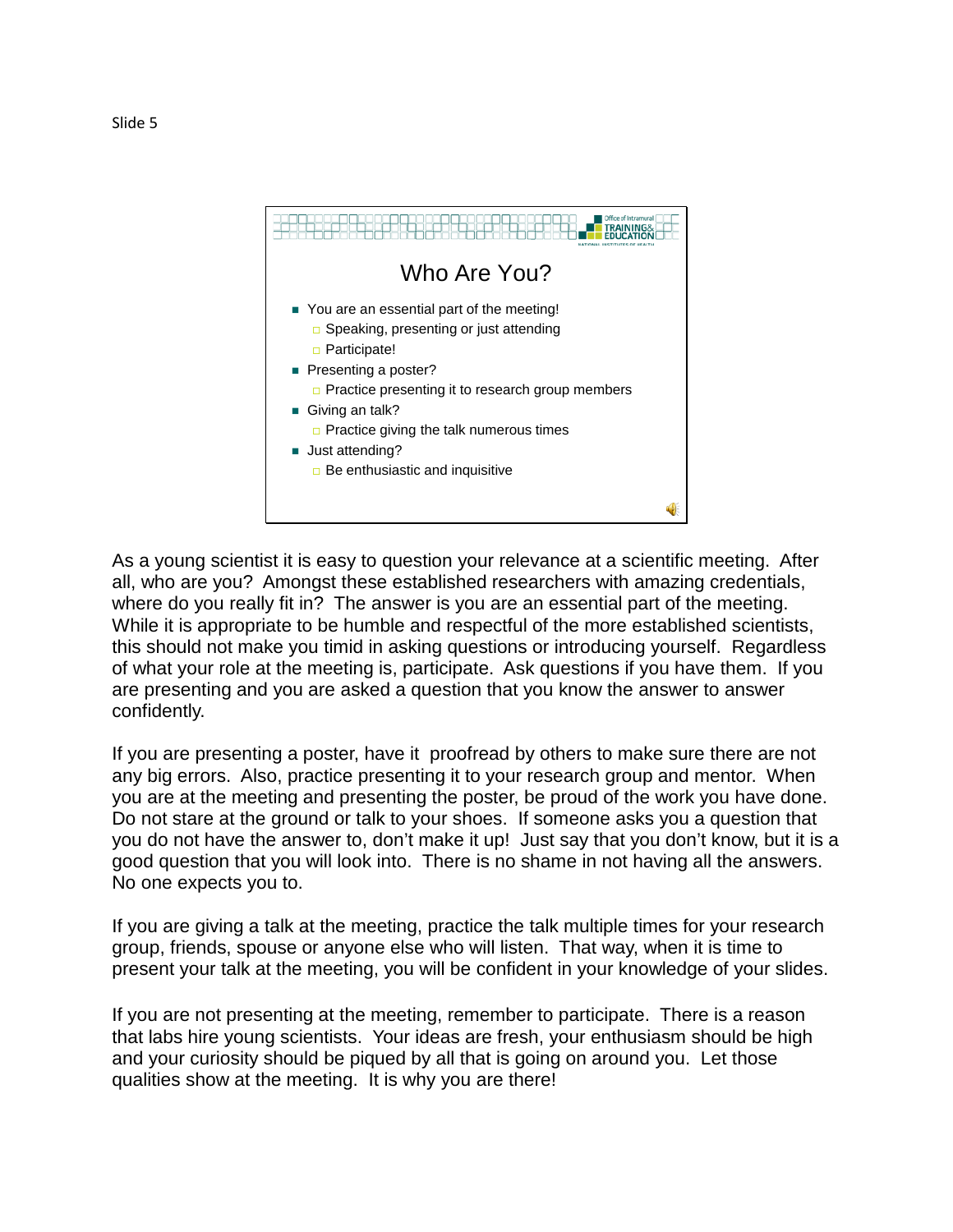

While you may believe that scientists only pay attention to data and results, that is simply not true. How you behave and present yourself is becoming increasingly important in today's science. As a young scientist, you will be remembered not only for your work, but also for how you act.

There are few things that make a bad impression faster than being a disrespectful audience. While a speaker is giving his or her presentation, be quiet and listen. Do not discuss the presentation with your neighbor until the talk is over. Take notes so you can reference them when asking a question at the end of the talk. At a scientific meeting, it is not common practice to interrupt the speaker to ask a question. Wait until the talk is finished, and ask the question in the proper forum. If you are unable to ask your question during the session, find the speaker after the session and ask him or her then. Also, do not speak negatively of another person's work. Even if the work is completely contradictory to yours and the science is just plain bad, a scientific meeting is not the place to criticize someone else's work.

One of the simplest ways to show respect is to turn your phone off during a session. If you need your phone on for emergency purposes, remember to turn it to vibrate. However, do not answer your phone during a talk or while you are having a conversation with someone outside of a session. Answering your phone in the middle of a conversation says to the person you are talking to that they are less important than the phone. That is not the way to make a good impression. Also, playing games or answering e-mails on your phone in public makes you seem disinterested in the meeting and those presenting.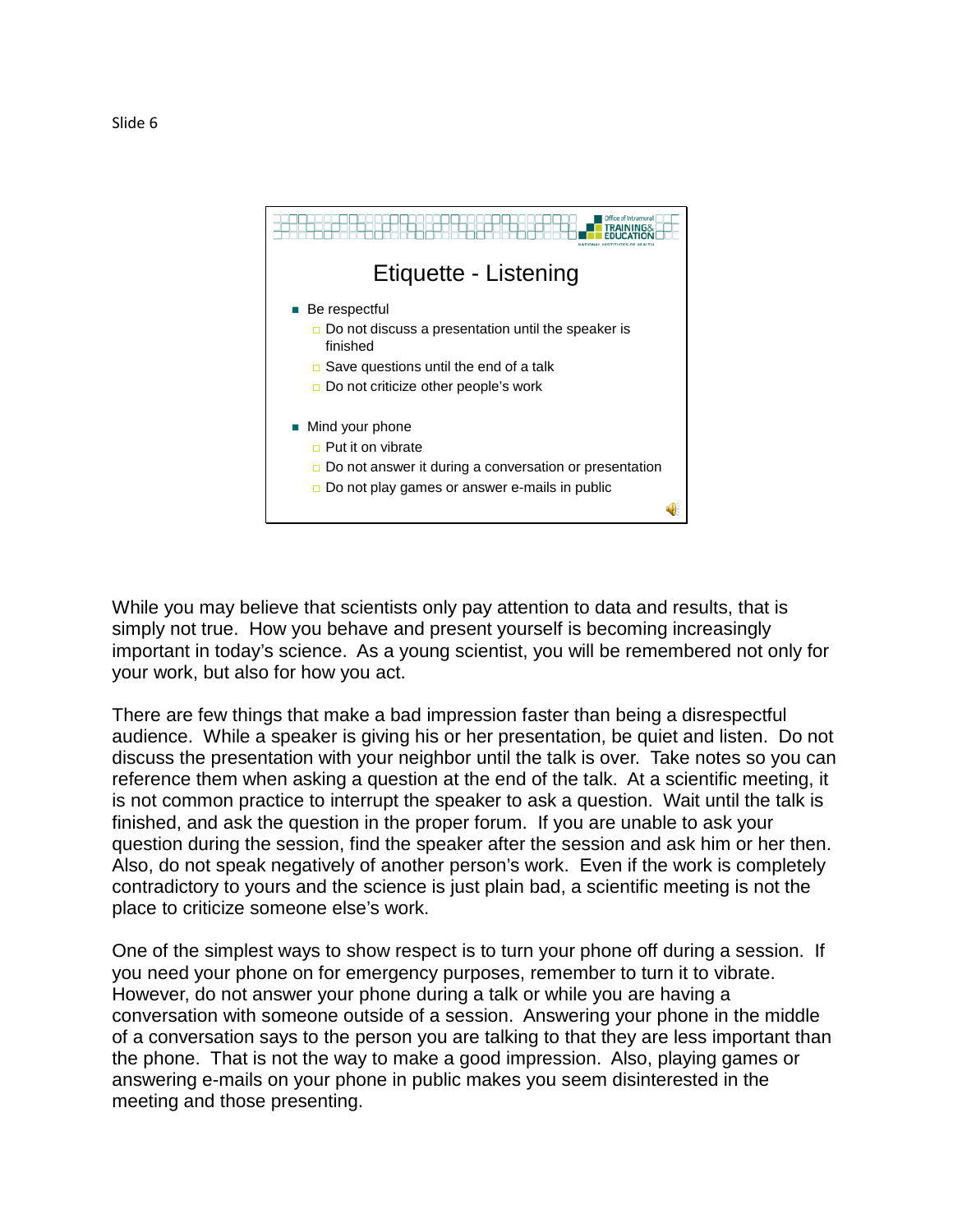

Networking is a key component to a successful scientific meeting. While being a good audience will make sure you are not noticed for the wrong reasons, how you interact with other scientists will create an opportunity to be noticed for the right reasons. Being respectful is key to successfully interacting with other people. Do not interrupt someone while he or she is talking. If there is a one-on-one conversation taking place between the person you wish to speak with and someone else, it is best to wait until the talk has become more social. If the person you wish to speak with is in a group of people, it is easier to introduce yourself. However, be careful to introduce yourself to everyone in the group. It can be uncomfortable for everyone involved if you ignore some people just to make a contact. If you find yourself in a social setting where you are interacting with people you have never met, do not be afraid to introduce yourself to them. While it may feel awkward to stop a conversation with someone to introduce yourself to them, it is far more awkward to walk away from a great conversation not knowing with whom you just spoke.

One of the most important aspects of your interactions to monitor is time. Remember that time is a resource valued by most everyone. So, mind the clock. If you are presenting, stay within your scheduled time allotment. You will find many scientists do not do this. So, by being respectful of the time limit, you will stand out from the crowd in a good way. In the same light, do not monopolize a presenter's time. If you are viewing a poster, stay on topic. Discuss the poster material and the project. If your conversation takes you to another topic, ask to follow up with the presenter later. This frees that presenter up to interact with more people who want to discuss his or her poster as well as gives you an opportunity to network outside the scheduled meeting sessions.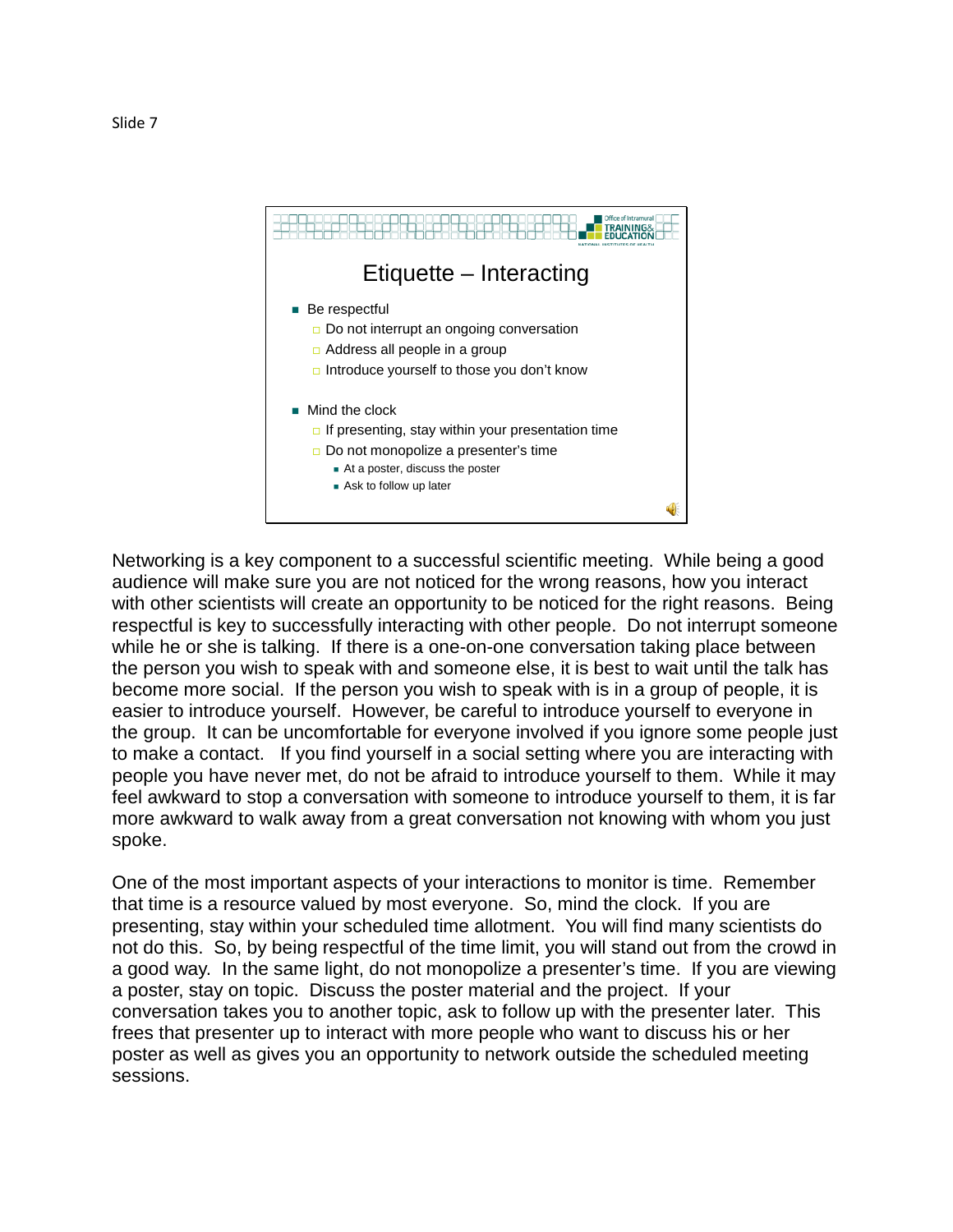

While scientific meetings are often packed full of talks and poster sessions, an often overlooked component of a meeting takes place outside of the scheduled events. This is where many of the best scientific discussions are had. It is also where many collaborations are discussed and networks are expanded. This time should not be considered "off" time or "down" time. How you present yourself during these unscheduled times is just as critical as how you present yourself in the scheduled meeting events.

There are two activities that occur at most meetings outside of the scheduled events: meals and the after party.

Meals can be a great time to get to know new people and build your network. At smaller meetings, often times everyone will eat in the same place. This is a great opportunity to find an empty space at a table with people you do not know and introduce yourself. Ask them where they are from and what they study. Have casual conversations and listen well to what people are saying. If you have the opportunity to dine with a presenter or keynote speaker, do it! Do not be intimidated. It will be a great learning experience and networking activity. Also, ask your mentor to introduce you to people he or she knows over a meal. It is best to think up a question about their work ahead of time. This will help get the conversation started.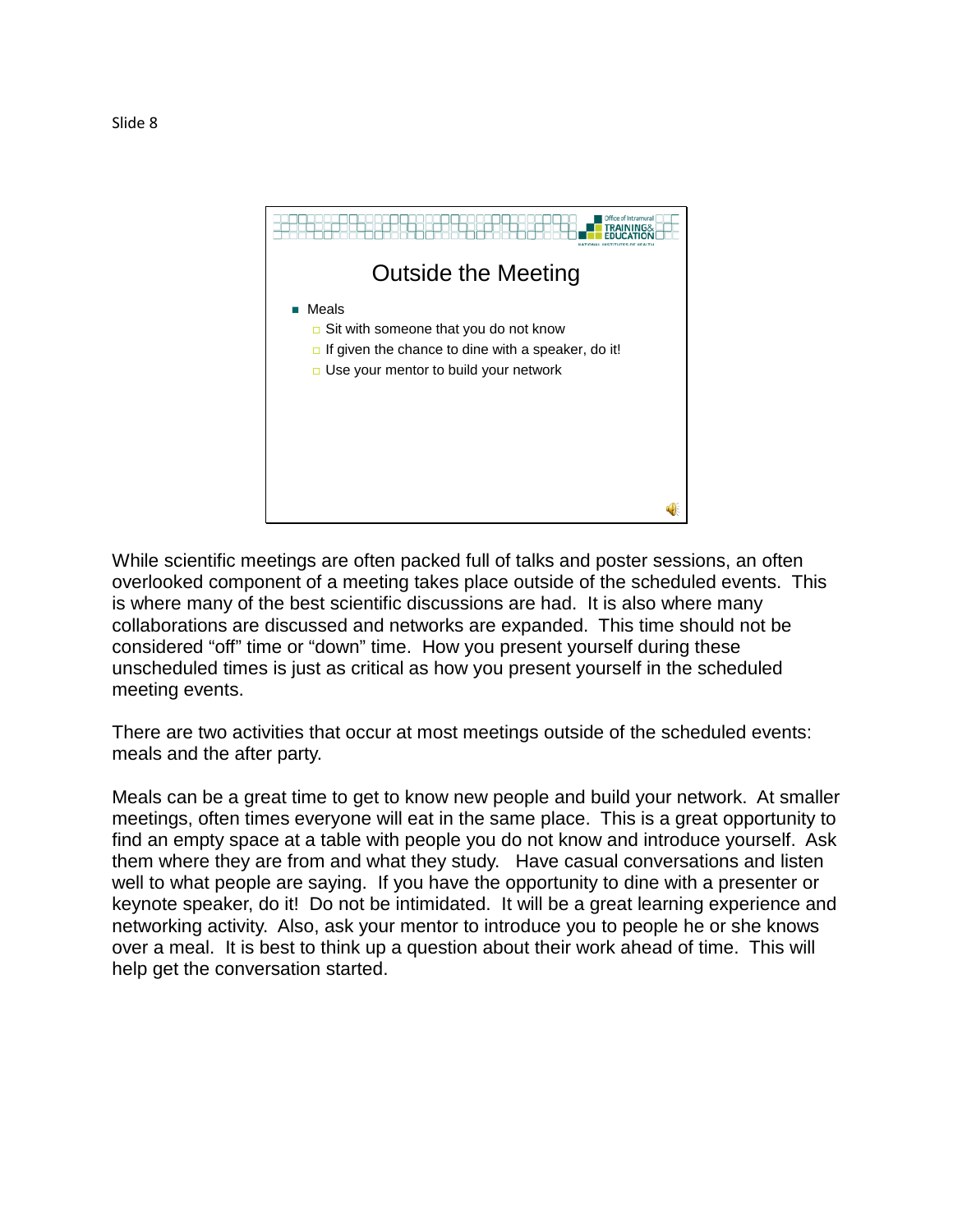

The other common activity outside of the meeting is heading out to the pub. While this may not seem like an obvious part of the meeting, more than a few collaborations have been formed in the late hours following a scientific meeting. It is also a great, casual environment for getting to know people better. Remember, building a network is not based solely on scientific dialogue. Friendships are part of a network as well. Here are a few tips for getting the most out of your time at the pub.

Buy a presenter a drink. It is a small gesture and often is just the opening you need to introduce yourself. Something as simple as saying, "I really enjoyed your talk earlier. You had some great data. Can I buy you drink?" is a great way to start a relationship. Don't overstay your welcome though. Walk to the bar, buy their drink and then let them dictate the rest of the interaction. Some people will love to continue talking about their research with you. Others will thank you for the drink and move on to their established circle of friends. Be gracious either way.

Also, remember that complimenting someone's work is more appreciated than challenging their data in public. Even if you have concrete data of your own that directly contradict something that was presented, it is best to avoid bringing that up. This is a casual, fun time of the evening. Do not try to assert yourself as an expert.

As a word of caution, people remember how you behave at the pub. You do not want to be remembered negatively for how you act there. A first impression is hard to change, so keep your behavior in check. Casual does not mean out of control.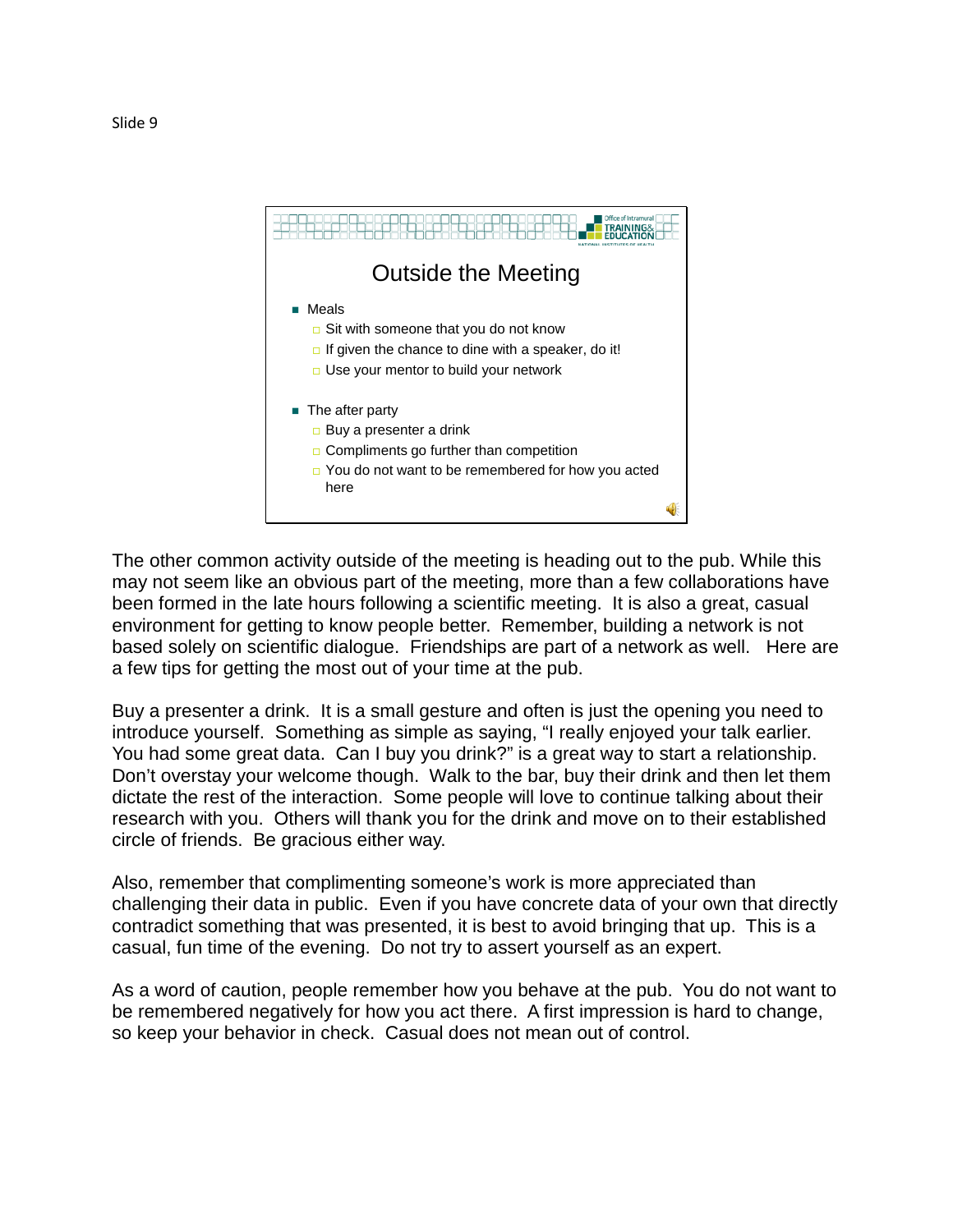

Regardless of the size of the meeting you are attending, you will not be able to remember everything or everyone you will want to remember. To help with this, write it down. Carry a notebook or journal with you. Take notes on everything you see and hear. This includes any background knowledge in your field or a related field that you may not already know. Most talks and posters will begin with an introduction or background section. Do not be embarrassed to take notes from these sections. If everyone was expected to know this information, the presenters would not use the time and space to present it.

Also, write down any data that are relevant to your project, even if you don't fully understand them. It is great to take your notes to your lab mentor and ask him or her to more fully explain what they mean. It shows initiative on your part as well as showing your trust in them. Also, write down any data that strike you as being exciting or cool. It doesn't have to relate to your project. Cool data are still fun to know and discuss. At this stage in your career, techniques and technologies that are used to answer different types of research questions may be the most practical knowledge you gain at a scientific meeting.

In addition to writing down scientific knowledge that you gain from the meeting, you should also keep records of the people you hear present and those that you meet. Keynote speakers and session chairs are usually important people in their field. Having a record of when you heard them discuss which topic provides you with an opening line for further communication. You never know when you will get the opportunity to meet with or possibly work with these investigators. The same is true of the postdocs and graduate students who present at the meetings. Having questions or comments about someone's presented work is an easy way to write an initial contact e-mail or to include in your request to add someone to your LinkedIn account or other social networking account. And as was mentioned earlier, building a network of other young scientists is one of the best opportunities you will have at these meetings. Be sure to write down names, e-mail addresses and some characteristic about the person that is certain to remind you of which name goes with which person.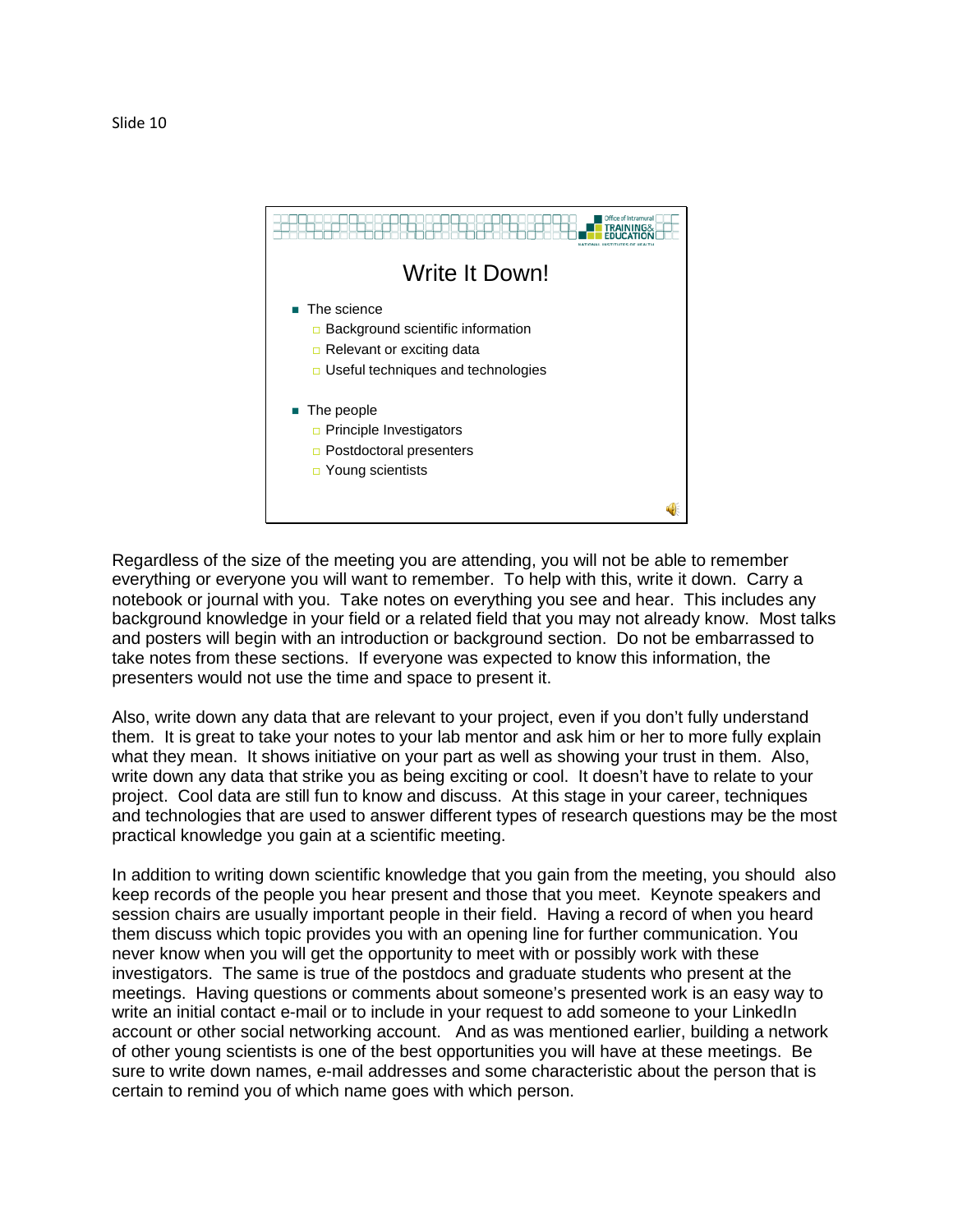

Now that you know how to prepare for the meeting and what to do while you are there, it is time to discuss what happens next. You have your notebook or journal full of notes about science, data, people and places, but what exactly should you do with it? The first thing to consider doing is to set up a meeting with your research mentor. Your mentor sent you to the meeting to stimulate your thinking on your project and broaden your understanding of your field. Discuss the different talks you heard or the posters you visited. Have specific questions about data that you did not fully understand, or vocabulary that you heard that you did not know. Also, discuss some of the techniques you learned about and how you might use them in your project.

Speak with you mentor about the different scientists from the meeting. The meeting has as much to do with people as it does with the science. If you enjoyed a particular investigator's work, ask your mentor if he or she knows him or her and can introduce you. This is one of the best ways to make a connection with an established scientist.

After talking with your mentor make contact with people from the meeting. Perhaps the best place to start, and certainly the easiest, is to follow up with some of the friends you made. If you are both on LinkedIn, connect. If not, e-mail and mention you enjoyed getting to know them and are excited about their research. This is where taking good notes about the people you meet at the meeting comes in handy. You can be very specific in your e-mail and reference a story they mentioned or a specific project they talked about working on. This serves two purposes. One, it reminds them of who you are. It is often difficult to keep names associated with the right people. A generic e-mail will often be ignored, but one that references a specific conversation or activity that you shared helps the person remember you. Secondly, It shows that you valued the time you spent with that person and that you were listening during the conversation.

If you enjoyed a specific presenter and your lab mentor is unable to introduce you, sending an e-mail referencing his or her talk and asking a specific question is an appropriate way to start building that relationship. This is especially true if you are interested in working for that person in some capacity in the near future. The Office of Intramural Training & Education has a Web tutorial on writing a professional email that you should review before sending your initial contact e-mail. This information can be found at [https://www.training.nih.gov/writing\\_professional\\_e-mail](https://www.training.nih.gov/writing_professional_e-mail) or by searching "new online resources" on the OITE Web site.

Lastly, evaluate your performance at the meeting. Are there things you feel you did well at? Great! Write down and build on them. Are there areas you felt were lacking? Brainstorm ways you can improve your skills in that area. As always, this is a good exercise to do with a mentor.

Slide 11